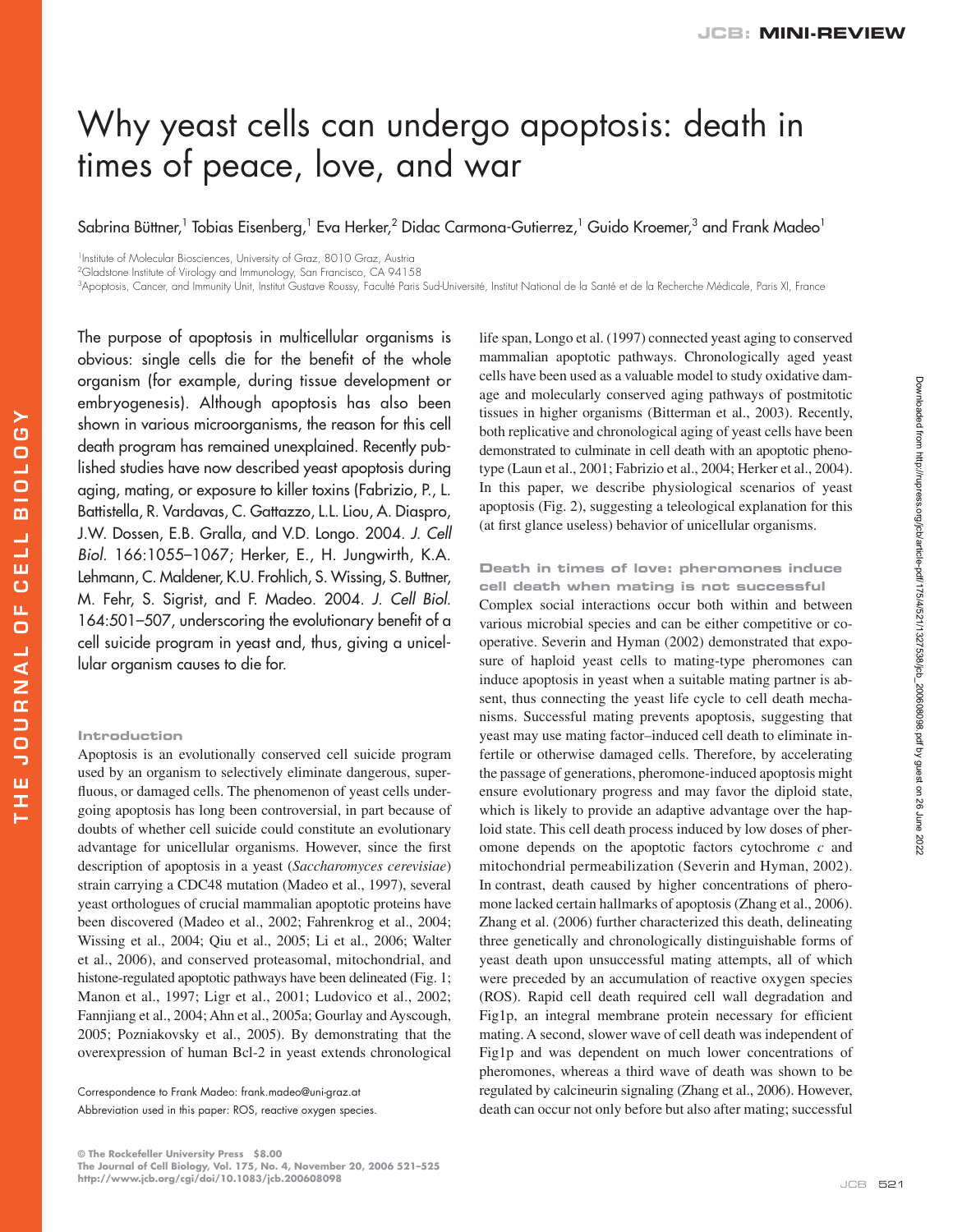mating leads to the generation of diploid cells, which can, as a consequence of scarce nutrition, undergo meiosis and sporulate as a way to stochastically reshuffle and rearrange the genome to increase genetic diversity and, thus, the fitness of the population. This meiosis is coupled to apoptosis, as 20% of cells grown on sporulation media undergo apoptotic cell death, whereas the 80% that survive initiate sporulation (Ahn et al., 2005b; Knorre et al., 2005). This might ensure that only genetic recombinants that are adapted to their surroundings survive.

# **Death in times of peace: dwindling nutrients trigger the altruistic death of older cells**

Various microorganisms tend to cluster together to survive nutrient depletion, forming multicellular communities called biofilms. In such a social community, the benefit of a cellular suicide program seems evident. The self-destruction of virusinfected, damaged, and old cells, which consume dwindling nutrients or spread an infection, contributes to the viability and reproductive success of healthier members of the community harboring similar genomes. *S. cerevisiae* has been shown to initiate the formation of biofilms in both natural and laboratory environments, particularly when nutrients are depleted (Reynolds and Fink, 2001; Zara et al., 2002).

In the wild, an individual yeast cell landing on a rotting apple will divide and form a colony until all readily utilizable nutrients are exhausted. When the whole fruit is colonized and the next apple is not in sight, cells cease to proliferate and enter a postdiauxic but still metabolic active phase known as chronological aging (Fabrizio and Longo, 2003). To ensure survival of the clone, it seems to make sense for old or damaged cells to undergo cell death instead of consuming vanishing resources in a futile attempt to repair themselves. Chronologically and replicatively aged yeast cells die while exhibiting typical features of apoptosis, accompanied by the accumulation of ROS, which is a crucial factor in aging and apoptosis as well (Laun et al., 2001; Fabrizio et al., 2004; Herker et al., 2004). The question arises of how it is determined exactly which cells are to die in a chronologically aged population. In principle, this could be just a stochastic marker or, alternatively, a selection based on fitness.



Figure 1. **The basal molecular machinery of yeast apoptosis.** Crucial proteins of the basic molecular machinery executing cell death are conserved in yeast, including the yeast caspase YCA1, the mitochondrially located proteins apoptosis-inducing factor 1 (AIF1), HtrA2/Omi (NMA111), and AMID (NDI1), and the antiapoptotic proteins CDC48 and BIR1. In addition, yeast programmed death has been linked to complex apoptotic scenarios such as mitochondrial fragmentation, cytochrome c release, cytoskeletal perturbations, and histone H2B phosphorylation.

Notably, however, only replicatively older cells harboring two or more bud scars kill themselves in times of hardship (Allen et al., 2006), demonstrating that during chronological aging, apoptosis selectively removes older individuals from the population. Furthermore, when dying, aged yeast cells actively stimulate the survival of the clone by releasing defined substances into their surrounding (Fabrizio et al., 2004; Herker et al., 2004). Interestingly, Chen and Fink (2006) described specific aromatic alcohols as molecules mediating social interactions between yeast. These alcohols could have putative signaling functions leading to quorum sensing during chronological aging. To summarize, the death of older cells is advantageous for two reasons: first, because it spares nutrients for younger cells; and second, because the older cells release nutrients that can be metabolized by replicatively younger cells.

In addition, apoptosis has been demonstrated to occur during the development of colonies on solid media (Vachova and Palkova, 2005). Aged colonies undergo metabolic changes



Figure 2. **Physiological scenarios of yeast apoptosis.**  Wild-type yeast cells die altruistically in times of dwindling resources during chronological aging, after attack by killer toxins from nonclonal enemy strains, and as a result of unsuccessful mating.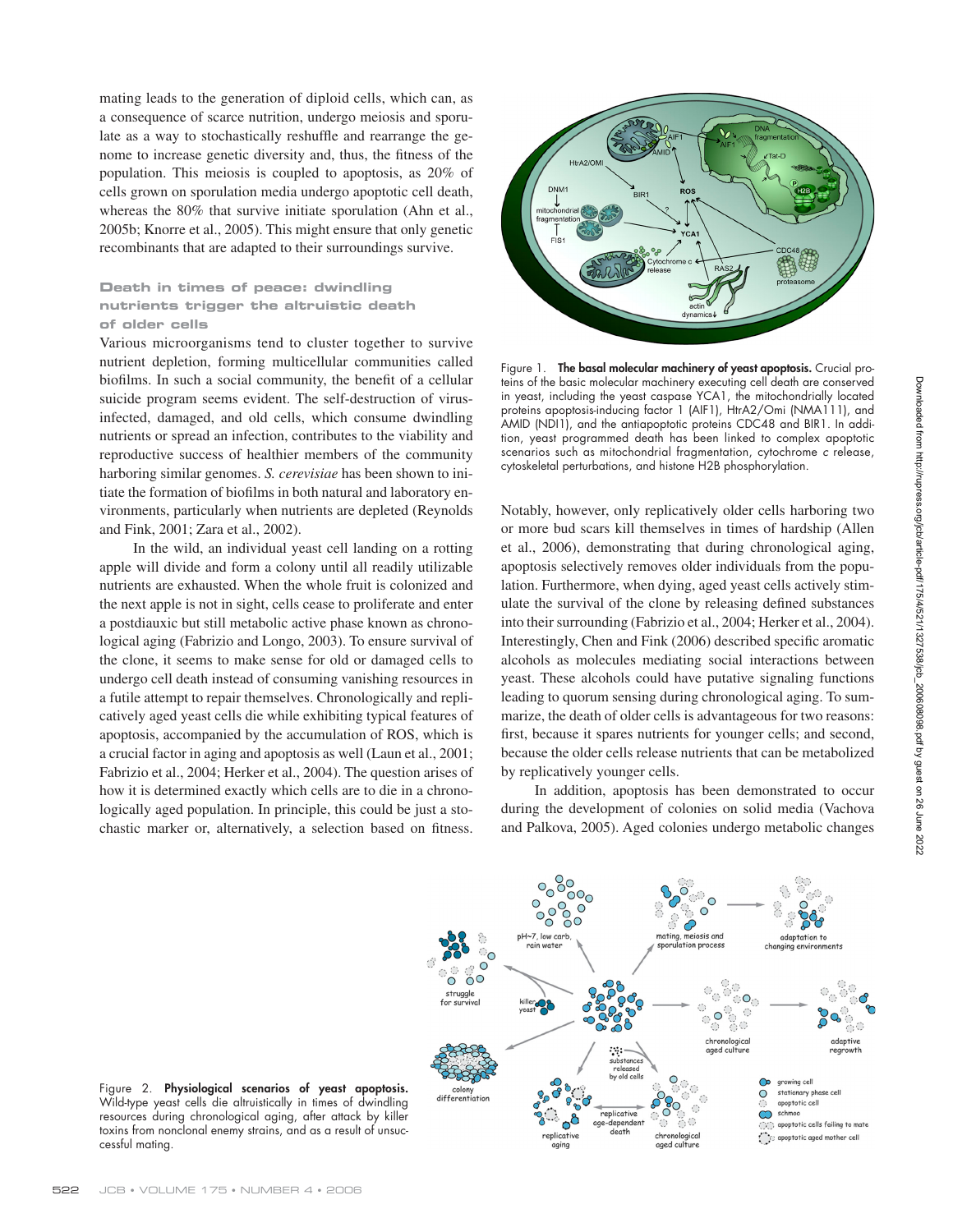that induce apoptotic death in a spatially restricted fashion, namely in the center of the colony. These colonies can be considered as multicellular organisms that undergo a sort of differentiation coupled to apoptosis. Interestingly, mechanical deletion of the colony center results in decreased survival of the colony margin. Thus, the outer cells profit from cell death occurring in the colony center, again arguing for an altruistic nature of cell death. This is in accordance with the classical definition of altruism, as this behavior increases the fitness of the group relative to other groups while it decreases the fitness of the altruist compared with others within the group (Wilson and Sober, 1989). Similar to yeast colonies, cells in a metazoan multicellular organism undergo cell death to ensure normal development and survival of the whole organism.

Deletion of the yeast caspase *YCA1* gene enhances the resistance against oxidative stress and also delays age-induced cell death (Madeo et al., 2002), although caspase-independent apoptosis occurs in yeast as well (Guscetti et al., 2005; Zhang et al., 2006). The fact that disruption of the apoptotic machinery results in an extended chronological life span is consistent with the idea that apoptosis might have evolved to clean the population of damaged or old cells that would consume resources and, thus, reduce the viability of the clone. However, the existence of a death program may not be advantageous under all conditions. In the wild, a yeast cell washed off a grape by a rain shower gains no advantage by undergoing apoptosis because there is neither food around to economize nor fitter relatives to spare the food for. Consistently, yeast incubated in distilled water have an extended life span as compared with cells cultured in minimal media (Fabrizio et al., 2004). However, it is also possible that nutrient metabolism produces ROS or other molecules that cause apoptosis.

In organisms ranging from yeast to mammals, the link between diet and aging is well established, as calorie restriction extends life span and increases stress resistance (Koubova and Guarente, 2003). Pathways that mediate glucose-dependent signaling have recently been shown to interact with age-induced apoptosis in yeast (Fabrizio et al., 2001). Disruption of *SCH9*, the yeast orthologue of AKT1 kinase, which is a crucial regulator of glucose-dependent signaling and aging in *Caenorhabditis elegans* and probably also in humans (Miyauchi et al., 2004), leads to an extended life span and delays apoptosis during chronological aging (Fabrizio et al., 2001, 2004). The decreased activity of Sch9p signals nutrient depletion and might therefore mimic a surrounding of pure water (Fabrizio et al., 2004). In the process of aging, calorie restriction delays apoptotic cell death and prolongs life span.

## **Death in times of war: competing yeast tribes secrete killer toxins**

The production and secretion of virus-encoded killer toxins with antimicrobial activity is a relatively common phenomenon among a great variety of yeast genera. Although these killer yeasts are immune to their own cytotoxic proteins or glycoproteins, they eliminate susceptible microorganisms from the environment (Schmitt and Breinig, 2002). In *S. cerevisiae*, three different killer toxins (K1, K2, and K28), all encoded by cytosolic double-stranded RNA viruses, have been identified so far.

This killer phenomenon might play a major role in competition in fruit communities in which various insects may carry different colonizing yeasts and the fight for nutrients may begin. It is significant that resistant rather than susceptible yeast strains are usually found in fruits and that one quarter of these yeast strains are killers (Starmer et al., 1987). It has recently been shown that the exposure to toxins produced by coexisting killer strains triggers apoptosis in yeast (Ivanovska and Hardwick, 2005; Reiter et al., 2005; Breinig et al., 2006; Schmitt and Breinig, 2006). Reiter et al. (2005) reported that low doses of killer toxins trigger the production of ROS and apoptosis in *S. cerevisiae*. When exposed to toxin, yeast cells deficient for the antioxidant enzyme GSH1 display an enhanced accumulation of ROS and decreased viability. The increased sensitivity of *gsh1* mutants to killer toxins portrays the evident involvement of ROS in toxininduced cell death. Conversely, a yeast *yca1* disruptant exhibits reduced toxin sensitivity, indicating that the presence of yeast caspase is needed for efficient toxin-triggered apoptosis. In contrast, high concentrations of killer toxins induce a necrotic cell death beyond any regulation by Yca1p and ROS. Thus, killer toxins can initiate two modes of cell death: low doses trigger regulated apoptosis, whereas high doses cause unregulated necrosis. In the natural habitat of killer yeasts, where toxin concentration is likely to be low, the induction of apoptosis might play an important role in efficient toxin-mediated cell killing (Reiter et al., 2005).

## **ROS regulates programmed death and adaptation**

Microorganisms have to cope with drastic fluctuations in temperature, nutrient resources, and oxygen tension. Therefore, the ability to adapt to a changing environment ensures optimal fitness. In *Escherichia coli*, the death of populations maintained in stationary phase is followed by the growth of a better-adapted mutant subpopulation, which rapidly takes over the culture (Zambrano et al., 1993); this phenomenon is known as adaptive regrowth. Similarly, aged yeast populations may favor the growth of a mutant subpopulation (Fabrizio et al., 2004). Monitoring of the age-dependent mutation frequency suggested a role for superoxide and the rate of spontaneous mutations in adaptive regrowth. Higher mutation frequency correlates with shortened life span and improved adaptation to a new environment containing nutrients released by dead cells. Adaptive regrowth hardly occurs in populations of long-lived mutants showing decreased levels of superoxide, whereas almost all cultures of short-lived mutants lacking superoxide dismutase are able to regrow (Fabrizio et al., 2003, 2004). Disruption of the apoptotic machinery via the deletion of *YCA1* only initially results in a better survival of aged cultures. An aged *yca1*-null mutant strain is no longer able to regrow when nutrients become available after a period of starvation, leading to a population with a high percentage of damaged and old cells. In the long run, aging yeast populations benefit from early apoptosis with strains that initiate early death, outlasting long-lived mutants in competition assays (Fabrizio et al., 2004; Herker et al., 2004). In both scenarios, frequent death and growth cycles promote the selection of fitter subpopulations. Under the regime of ROS,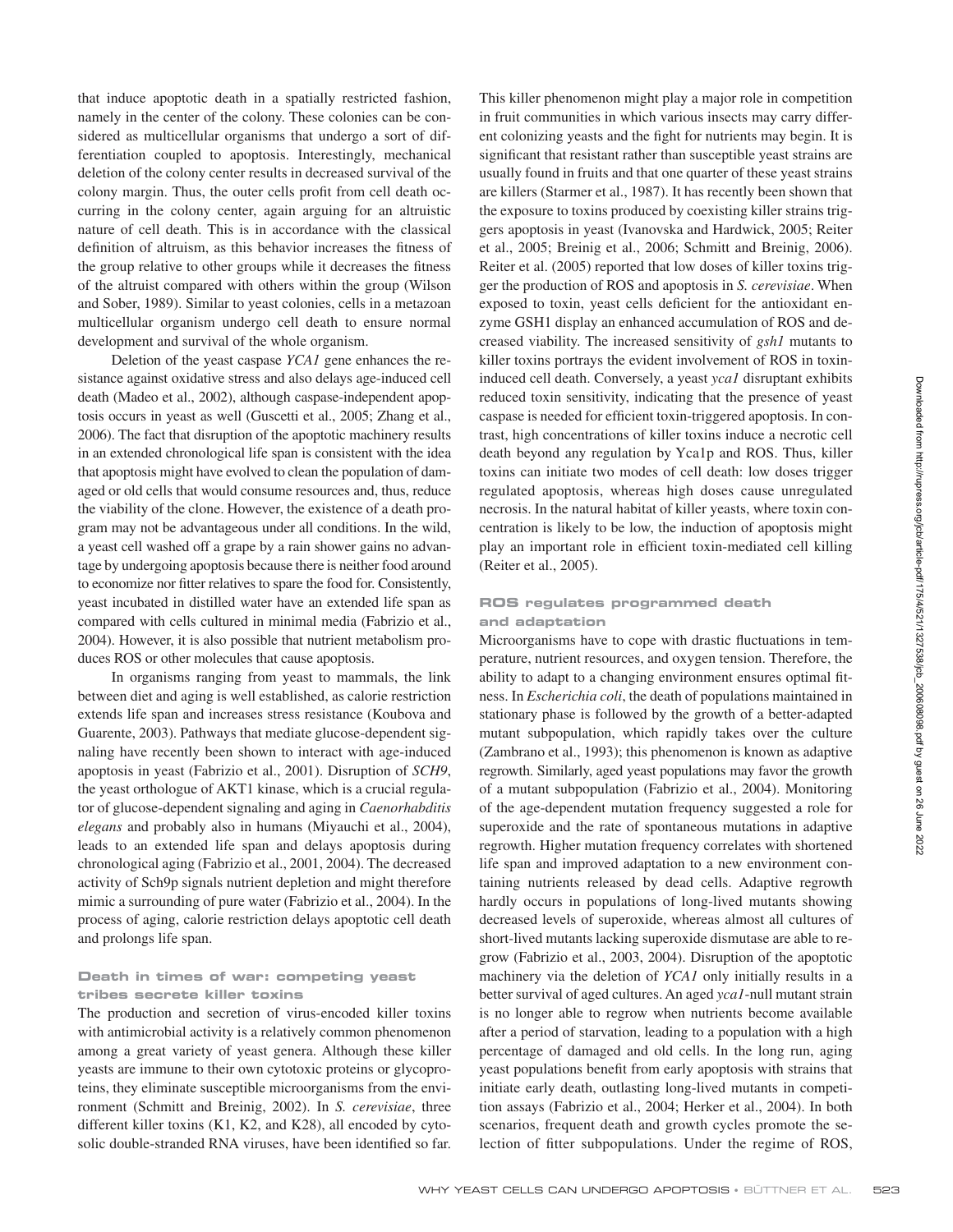programmed aging and the consequent early death together with a relatively high mutation frequency ensure adaptation to changing environments.

#### **Concluding remarks**

Accumulating studies indicate that yeast undergo programmed cell death for several good reasons (Fig. 2; Fabrizio et al., 2004; Herker et al., 2004; Knorre et al., 2005; Reiter et al., 2005; Allen et al., 2006). Pheromone signaling leads to the apoptotic death of cells that fail to mate, therefore depleting the population of haploid cells and favoring the survival of diploid cells that increase genetic diversity through meiotic recombination. The early death of old and damaged cells during aging and starvation enhances the chances of the rest of the population to survive and to sporulate, thus increasing the probability that the clone will survive. Moreover, in such conditions, the increased production of ROS enhances the probability of somatic mutations and, thus, the generation of genetic variants that can adapt to continuously changing conditions. Therefore, altruistic cell death via the activation of a highly conserved, self-destructive, enzymatic machinery confers an advantage on the population, enhancing its genetic diversity both via sexual reproduction and somatic mutations. In addition, apoptosis coupled to chronological and replicative aging limits longevity that would maintain ancient genetic variants within the population and, therefore, favor genetic conservatism. As a negative side phenomenon, however, the apoptotic process may be hijacked, at least in laboratory conditions, to facilitate cell killing by competing yeast strains that produce toxins in a tribal war. In summary, the death of old, infertile, or damaged yeast cells may ensure the survival of a colony of yeast cells and introduces the concept of an altruistic aging and death program. Deciphering the components of the upstream signaling and execution pathways of these programs constitutes an ongoing challenge with far-reaching implications for developmental and evolutionary biology.

We are grateful to the Austrian Science Fund for grant S-9304-B05 (to F. Madeo, S. Buttner, and D. Carmona-Gutierrez), the Deutsche Forschungsgemeinschaft for grant MA2587 (to F. Madeo), and the European Union for the Trans-Death grant (to G. Kroemer).

### Submitted: 16 August 2006 Accepted: 13 October 2006

# **References**

- Ahn, S.H., W.L. Cheung, J.Y. Hsu, R.L. Diaz, M.M. Smith, and C.D. Allis. 2005a. Sterile 20 kinase phosphorylates histone H2B at serine 10 during hydrogen peroxide-induced apoptosis in *S. cerevisiae*. *Cell*. 120:25–36.
- Ahn, S.H., K.A. Henderson, S. Keeney, and C.D. Allis. 2005b. H2B (Ser10) phosphorylation is induced during apoptosis and meiosis in *S. cerevisiae*. *Cell Cycle*. 4:780–783.
- Allen, C., S. Buttner, A.D. Aragon, J.A. Thomas, O. Meirelles, J.E. Jaetao, D. Benn, S.W. Ruby, M. Veenhuis, F. Madeo, and M. Werner-Washburne. 2006. Isolation of quiescent and nonquiescent cells from yeast stationaryphase cultures. *J. Cell Biol.* 174:89–100.
- Bitterman, K.J., O. Medvedik, and D.A. Sinclair. 2003. Longevity regulation in *Saccharomyces cerevisiae*: linking metabolism, genome stability, and heterochromatin. *Microbiol. Mol. Biol. Rev.* 67:376–399.
- Breinig, F., T. Sendzik, K. Eisfeld, and M.J. Schmitt. 2006. Dissecting toxin immunity in virus-infected killer yeast uncovers an intrinsic strategy of self-protection. *Proc. Natl. Acad. Sci. USA*. 103:3810–3815.
- Chen, H., and G.R. Fink. 2006. Feedback control of morphogenesis in fungi by aromatic alcohols. *Genes Dev.* 20:1150–1161.
- Fabrizio, P., and V.D. Longo. 2003. The chronological life span of *Saccharomyces cerevisiae*. *Aging Cell*. 2:73–81.
- Fabrizio, P., F. Pozza, S.D. Pletcher, C.M. Gendron, and V.D. Longo. 2001. Regulation of longevity and stress resistance by Sch9 in yeast. *Science*. 292:288–290.
- Fabrizio, P., L.L. Liou, V.N. Moy, A. Diaspro, J. Selverstone Valentine, E.B. Gralla, and V.D. Longo. 2003. SOD2 functions downstream of Sch9 to extend longevity in yeast. *Genetics.* 163:35–46.
- Fabrizio, P., L. Battistella, R. Vardavas, C. Gattazzo, L.L. Liou, A. Diaspro, J.W. Dossen, E.B. Gralla, and V.D. Longo. 2004. Superoxide is a mediator of an altruistic aging program in *Saccharomyces cerevisiae*. *J. Cell Biol.* 166:1055–1067.
- Fahrenkrog, B., U. Sauder, and U. Aebi. 2004. The *S. cerevisiae* HtrA-like protein Nma111p is a nuclear serine protease that mediates yeast apoptosis. *J. Cell Sci.* 117:115–126.
- Fannjiang, Y., W.C. Cheng, S.J. Lee, B. Qi, J. Pevsner, J.M. McCaffery, R.B. Hill, G. Basanez, and J.M. Hardwick. 2004. Mitochondrial fission proteins regulate programmed cell death in yeast. *Genes Dev.* 18:2785–2797.
- Gourlay, C.W., and K.R. Ayscough. 2005. Identification of an upstream regulatory pathway controlling actin-mediated apoptosis in yeast. *J. Cell Sci.* 118:2119–2132.
- Guscetti, F., N. Nath, and N. Denko. 2005. Functional characterization of human proapoptotic molecules in yeast *S. cerevisiae*. *FASEB J.* 19:464–466.
- Herker, E., H. Jungwirth, K.A. Lehmann, C. Maldener, K.U. Frohlich, S. Wissing, S. Buttner, M. Fehr, S. Sigrist, and F. Madeo. 2004. Chronological aging leads to apoptosis in yeast. *J. Cell Biol.* 164:501–507.
- Ivanovska, I., and J.M. Hardwick. 2005. Viruses activate a genetically conserved cell death pathway in a unicellular organism. *J. Cell Biol.* 170:391–399.
- Knorre, D.A., E.A. Smirnova, and F.F. Severin. 2005. Natural conditions inducing programmed cell death in the yeast *Saccharomyces cerevisiae*. *Biochemistry (Mosc.)*. 70:264–266.
- Koubova, J., and L. Guarente. 2003. How does calorie restriction work? *Genes Dev.* 17:313–321.
- Laun, P., A. Pichova, F. Madeo, J. Fuchs, A. Ellinger, S. Kohlwein, I. Dawes, K.U. Frohlich, and M. Breitenbach. 2001. Aged mother cells of *Saccharomyces cerevisiae* show markers of oxidative stress and apoptosis. *Mol. Microbiol.* 39:1166–1173.
- Li, W., L. Sun, Q. Liang, J. Wang, W. Mo, and B. Zhou. 2006. Yeast AMID homologue Ndi1p displays respiration-restricted apoptotic activity and is involved in chronological aging. *Mol. Biol. Cell*. 17:1802–1811.
- Ligr, M., I. Velten, E. Frohlich, F. Madeo, M. Ledig, K.U. Frohlich, D.H. Wolf, and W. Hilt. 2001. The proteasomal substrate Stm1 participates in apoptosis-like cell death in yeast. *Mol. Biol. Cell*. 12:2422–2432.
- Longo, V.D., L.M. Ellerby, D.E. Bredesen, J.S. Valentine, and E.B. Gralla. 1997. Human Bcl-2 reverses survival defects in yeast lacking superoxide dismutase and delays death of wild-type yeast. *J. Cell Biol.* 137:1581–1588.
- Ludovico, P., F. Rodrigues, A. Almeida, M.T. Silva, A. Barrientos, and M. Corte-Real. 2002. Cytochrome c release and mitochondria involvement in programmed cell death induced by acetic acid in *Saccharomyces cerevisiae*. *Mol. Biol. Cell*. 13:2598–2606.
- Madeo, F., E. Frohlich, and K.U. Frohlich. 1997. A yeast mutant showing diagnostic markers of early and late apoptosis. *J. Cell Biol.* 139:729–734.
- Madeo, F., E. Herker, C. Maldener, S. Wissing, S. Lachelt, M. Herlan, M. Fehr, K. Lauber, S.J. Sigrist, S. Wesselborg, and K.U. Frohlich. 2002. A caspaserelated protease regulates apoptosis in yeast. *Mol. Cell*. 9:911–917.
- Manon, S., B. Chaudhuri, and M. Guerin. 1997. Release of cytochrome c and decrease of cytochrome c oxidase in Bax-expressing yeast cells, and prevention of these effects by coexpression of Bcl-xL. *FEBS Lett.* 415:29–32.
- Miyauchi, H., T. Minamino, K. Tateno, T. Kunieda, H. Toko, and I. Komuro. 2004. Akt negatively regulates the in vitro lifespan of human endothelial cells via a p53/p21-dependent pathway. *EMBO J.* 23:212–220.
- Pozniakovsky, A.I., D.A. Knorre, O.V. Markova, A.A. Hyman, V.P. Skulachev, and F.F. Severin. 2005. Role of mitochondria in the pheromoneand amiodarone-induced programmed death of yeast. *J. Cell Biol.* 168:257–269.
- Qiu, J., J.H. Yoon, and B. Shen. 2005. Search for apoptotic nucleases in yeast: role of Tat-D nucle ase in apoptotic DNA degradation. *J. Biol. Chem.* 280:15370–15379.
- Reiter, J., E. Herker, F. Madeo, and M.J. Schmitt. 2005. Viral killer toxins induce caspase-mediated apoptosis in yeast. *J. Cell Biol.* 168:353–358.
- Reynolds, T.B., and G.R. Fink. 2001. Bakers' yeast, a model for fungal biofilm formation. *Science*. 291:878–881.
- Schmitt, M.J., and F. Breinig. 2002. The viral killer system in yeast: from molecular biology to application. *FEMS Microbiol. Rev.* 26:257–276.